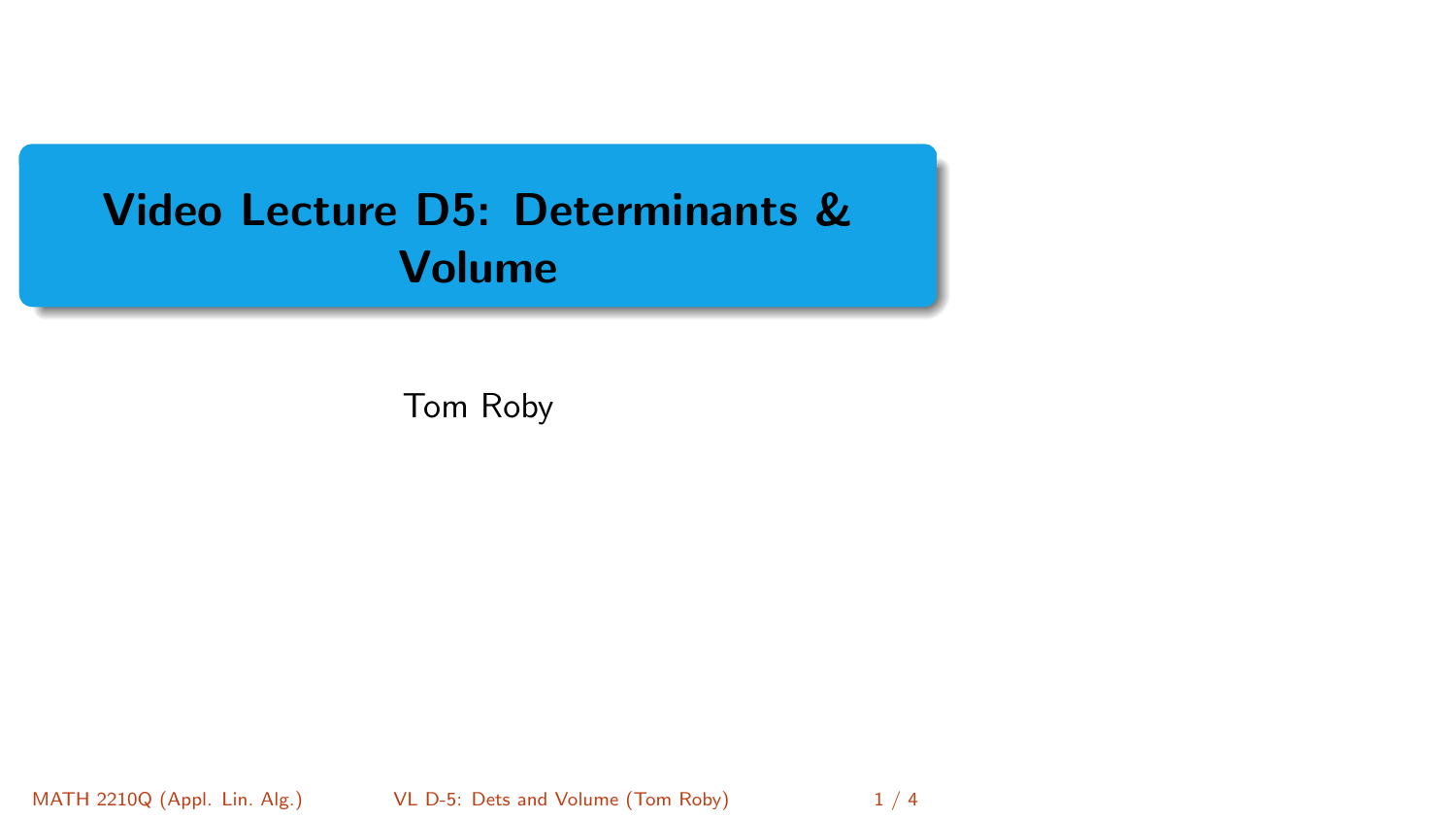## Outline & Objectives

- Reconcepualize  $\det A$  as computing the (signed) volume of the parallelopiped in  $\mathbb{R}^n$  defined by the column vectors of A.
- Understand  $|\det A|$  as being the factor by which the linear transformation  $T(\vec{x}) = A\vec{x}$  rescales the volume of any  $S \subseteq \mathbb{R}^n$ .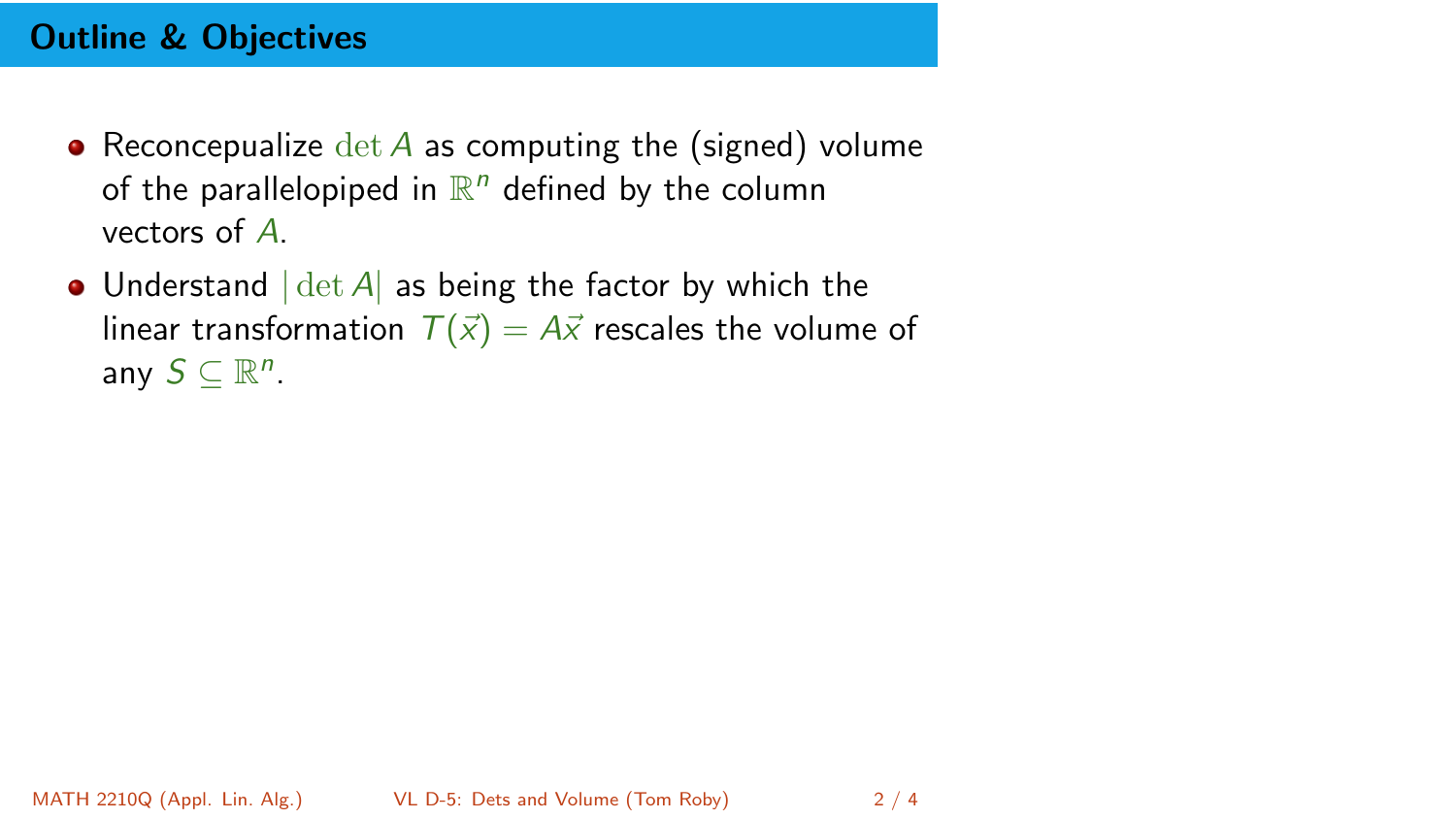## Areas of Parallelograms

Find area of the parallelogram det'd by the vectors

$$
\begin{bmatrix} a \\ c \end{bmatrix}
$$
 and 
$$
\begin{bmatrix} b \\ d \end{bmatrix}
$$
.



#### Theorem

For  $A \in \mathbb{R}^{n \times n}$ , the volume of the parallelopiped determined by the columns of A is  $|\det A|$ .

*Idea:* WTS: Row/Col ops affect area and  $|\det A|$  in the same way. This reduces to case where where  $\overline{A}$  is diagonal, where thm is clear.